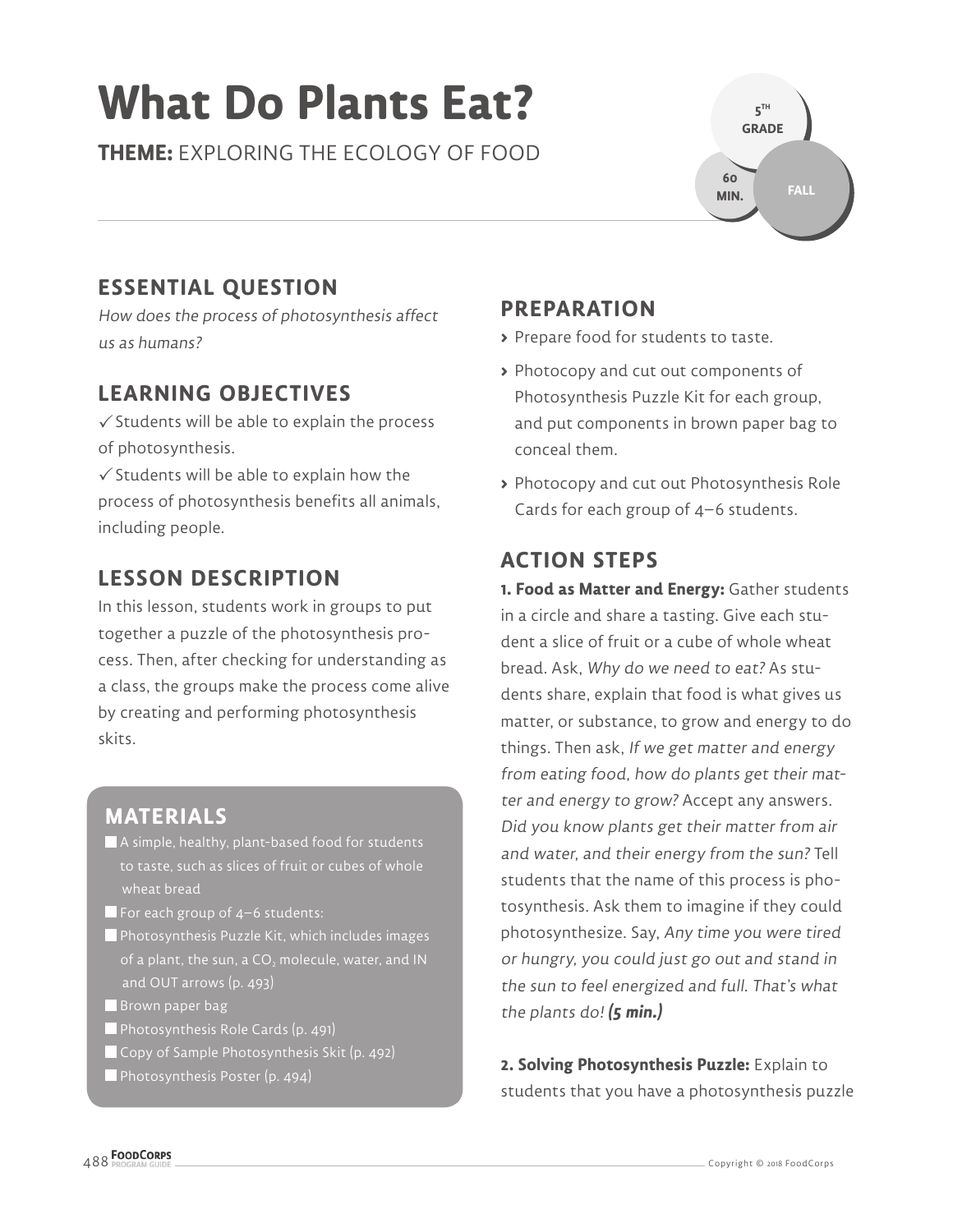for them to solve in groups to determine how plants make their own food. Say, You'll be racing against other teams to see who can solve it first. When your group thinks you've solved it, have everyone raise their hands, and I'll come over and check. Pass out a kit to each group of students, and ask them not to open the bags until you give the signal. Then have students race. Circulate through the room, keeping an eye out for group members who raise their hands. Have groups keep going until the last group has solved it correctly. **(10 min.)**

**3. Photosynthesis Model:** Display the Photosynthesis Poster, and go over the process as a class. Say, The plant takes in the sun's energy through its leaves. It takes in carbon dioxide from the atmosphere through the leaves. Water travels through a plant's roots and up through the stem to the leaves. Inside the cells of the plant's leaf, the energy from the sunlight allows the plant to turn water and  $CO<sub>2</sub>$  into sugar. The plant then lets out oxygen. Give students time to rearrange any objects or arrows on their puzzles to make them accurate. **(5 min.)**

**4. Creating Skits:** Say, Now imagine if these different parts of the process could speak! We're going to create skits to help explain how a plant makes its own food. Explain that in groups they will develop dialogue to help demonstrate how these ingredients work together. (If it's helpful, you can reference the Sample Photosynthesis Skit at the end of this lesson for ideas about what this might look like.) Pass out a set of Photosynthesis Role Cards to each group. If they have additional people in their group, encourage them to create extra roles that tie in to the process. Have students work on writing the script for the first

ten minutes, and assign groups to different areas to stand up and rehearse it. Circulate through the room, encouraging students to incorporate as much physical movement as they can. **(20 min.)**

**5. Performing:** Have a couple groups volunteer to perform their skits for the class. Remind students to project their voices and include as much physical movement as they can. Remind the rest of the class to be a respectful audience by remaining quiet and attentive during the performance. Ask students, While watching the skit, what did you learn about photosynthesis that you didn't realize before? **(15 min.)**

#### **REFLECTION**

Have students discuss the following questions in small groups, then share with the class: **(5 min.)**

- How is a plant's process of getting energy different from that of animals?
- There are many people, including adults, who may not remember exactly how photosynthesis works. How would you explain the process of photosynthesis to someone else?
- What do you think might happen if a plant doesn't get enough water or sunlight?
- What environmental issues affect photosynthesis?

#### **ADAPTATIONS**

**Non-Competitive Race Option:** For the photosynthesis puzzles, if you think racing against other teams might present a management challenge, you can instead have the teams race against the clock, saying something like, I'm giving teams puzzles to put together. My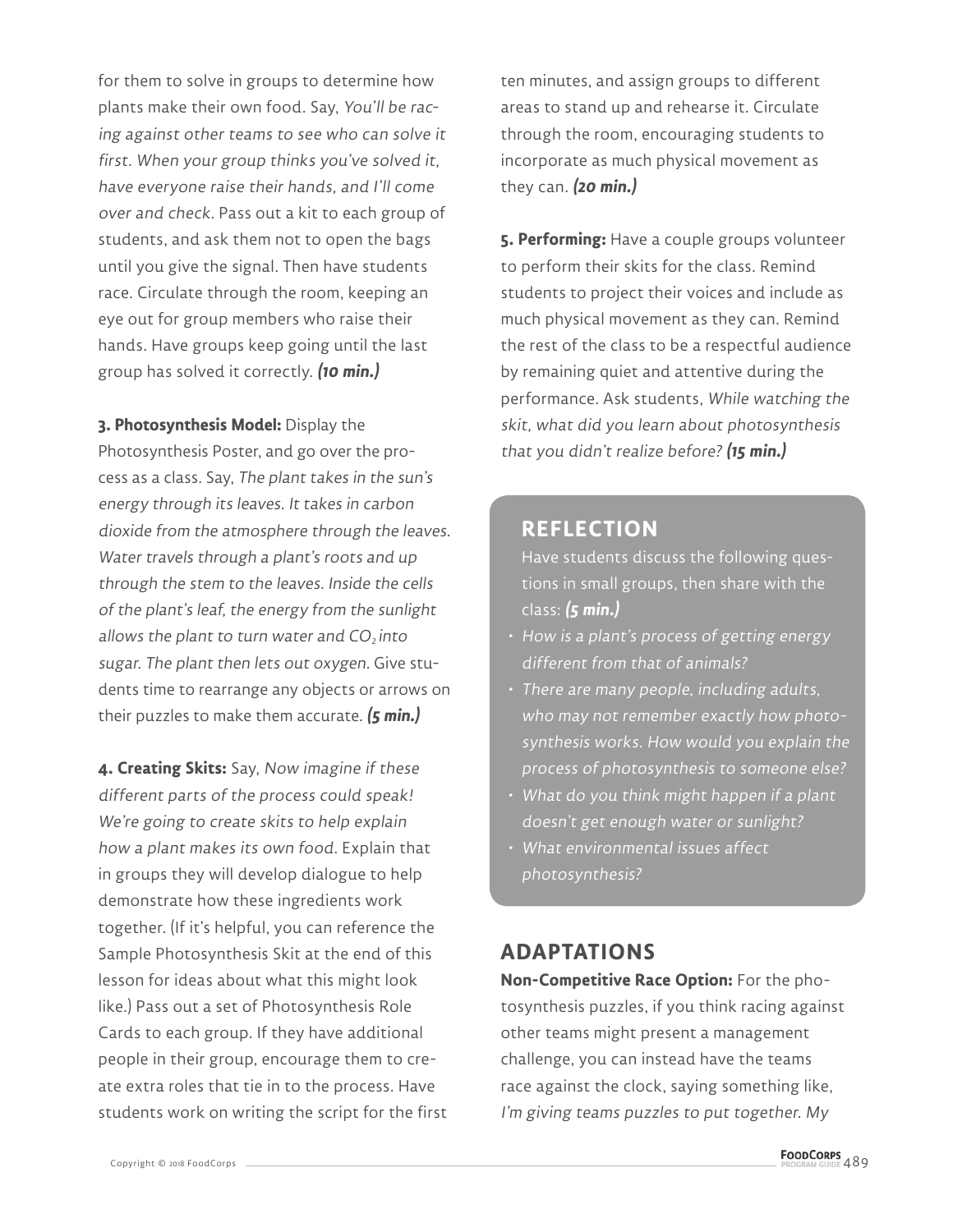challenge to you is to see if every team finishes their puzzles in less than five minutes!

**Performing a Prewritten Skit:** Depending on the specific academic needs and abilities of the students in your class, you might have students perform the Sample Photosynthesis Skit provided at the end of this lesson in their groups rather than writing their own skit.

# **ACADEMIC CONNECTIONS**

Next Generation Science Standards Life Science Disciplinary Core Idea **NGSS.LS1.C.**

Food provides animals with the materials they need for body repair and growth and the energy they need to maintain body warmth and for motion. Plants acquire their material for growth chiefly from air and water.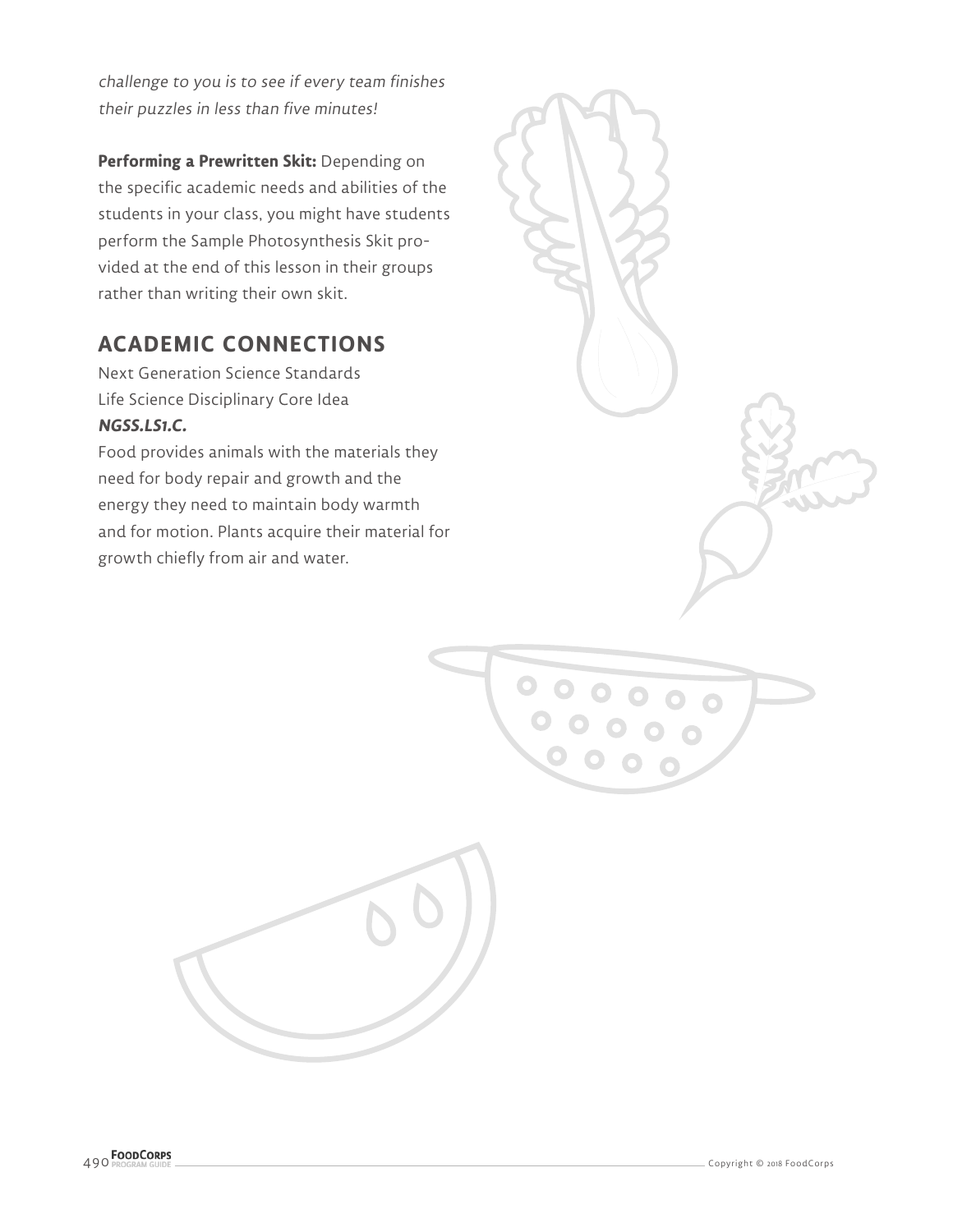# **Photosynthesis Role Cards**

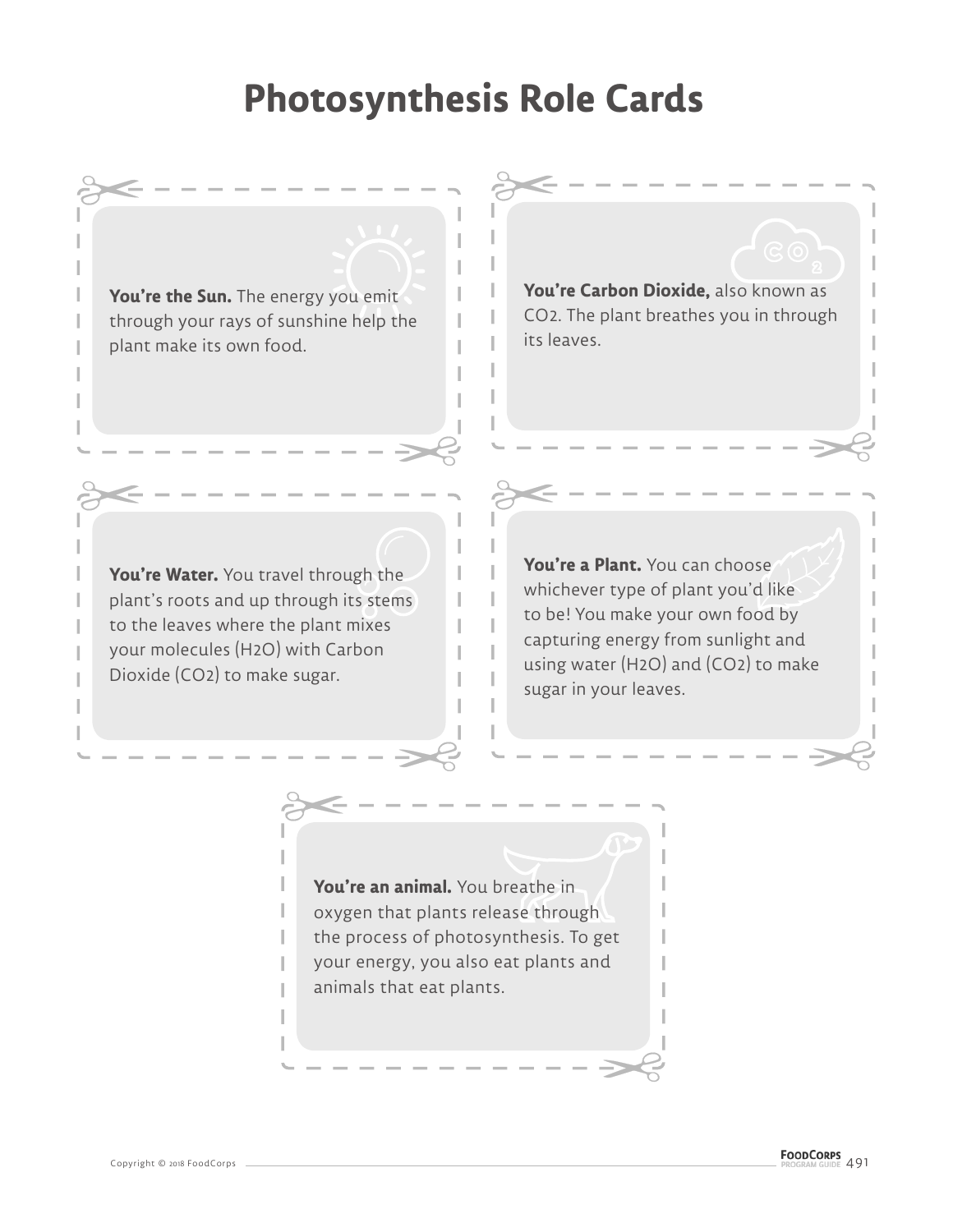# **Sample Photosynthesis Skit**

#### **CHARACTERS: Plant, Sun, Atmosphere, Water | NON-SPEAKING CHARACTERS: Sugar, Carbon Dioxide**

**Plant:** [waking up and stretching] I am hungry! Lucky for me, Sun is out today. Good morning, Sun!

**Sun:** Good morning!

**Plant:** Would you mind shining some of your light on my leaves here?

**Sun:** Going to cook some food for yourself? I'm happy to help.

[Sun hands over rays of light to Plant]

**Plant:** Thanks. Now I need to find CO<sub>2</sub> in the air.

**Plant:** [shouts toward sky] Yoo-hoo, Atmosphere. I can't see you, but I know you're out there.

Atmosphere: Morning, Plant. I'm here. Same as usual? You need some CO<sub>2</sub> molecules?

**Plant:** Yes, please!

[Atmosphere gives Plant a handful of CO<sub>2</sub> molecules.]

**Plant:** Thank you, Atmosphere. Remember, I'll have some leftovers to give you soon.

**Plant:** [looks down at ground] One more ingredient for my breakfast. Hi, Water. Are you down there? I think I saw you raining from the sky yesterday.

**Water:** Hi Plant. Yup, I'm just resting here in the cool ground. Feel free to drink me up through your roots.

**Plant:** Thanks so much. Gulp. Gulp. Gulp. I'm going to send this water through my stems into my leaves where the cooking magic happens!

**Plant:** OK, time to mix these ingredients together. [Plant mixes ingredients and produces sugar.

**Plant:** [to Atmosphere] Thanks for the carbon, Atmosphere, but I don't need this oxygen. Please share it with all the animals who live around here.

**Atmosphere:** My pleasure! Enjoy your breakfast.

[Plant eats the sugar it produced and grows one inch taller.

**Plant:** Ahhh! Feeding myself takes some work, but I'm pretty lucky all the ingredients I need come from the sun, air, and water!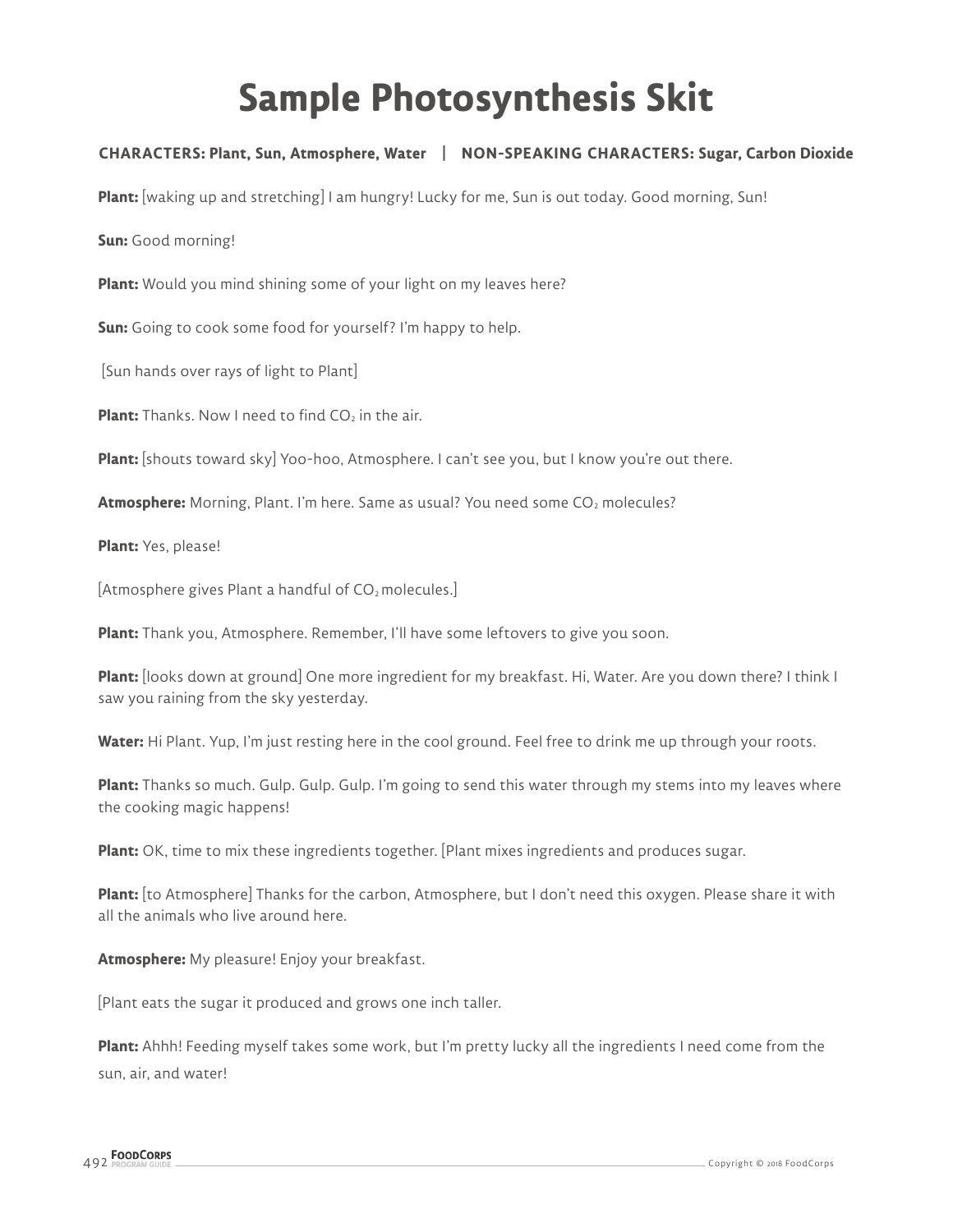